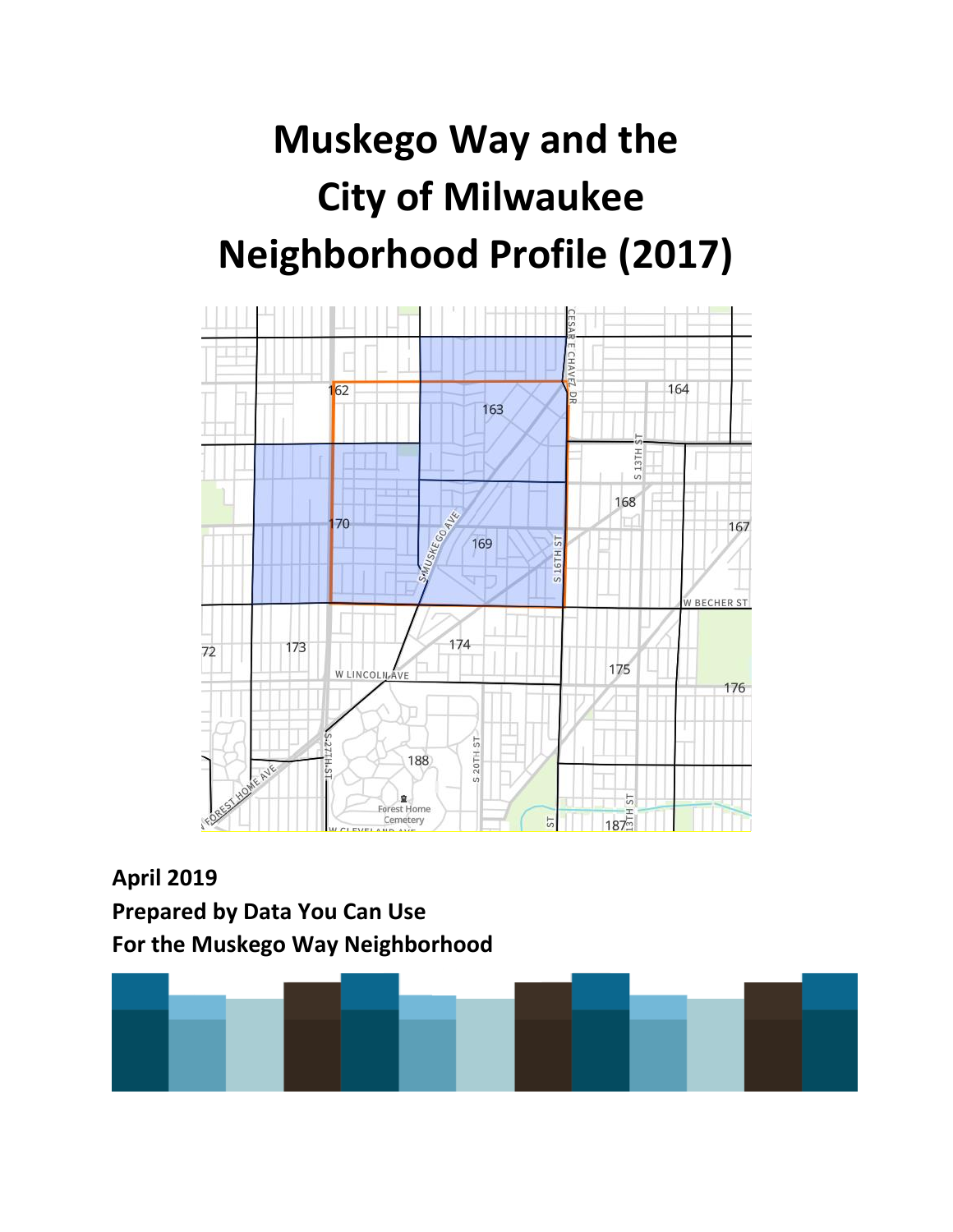**Carrie Koss Vallejo, Eric Mendes, Nadean Kannal and Kathleen Pritchard contributed to this report.** 

**Please direct questions or comments about this report to:**

**Carrie Koss Vallejo** Carrie@datayoucanuse.org **(414) 301-1733**

#### **Data source used in this analysis:**

American Community Survey 5 year estimates for 2017 were used in this report. Note that data are based on *estimates* from the American Fact Finder survey. Margins of error are not readily available but can be calculated as needed for this custom geography.

American Fact Finder tables referenced in this report include: B01001, B08201, B11001, B15001, B17001, B19013, B25041, B25063, B25087, S2301, S2401, S2504, S2411, and S25002. [www.Factfinder.census.gov](http://www.factfinder.census.gov/) 

Where there is insufficient data it is reported as NA.

#### **Geography used in this analysis:**

Census tracts: 163, 169 and 170 were used to define the geographic area for the Muskego Way Neighborhood, and are indicated in shaded blue on the cover. The neighborhood boundaries are identified by Cesar Chavez Drive (16<sup>th</sup> St) to the west, Becher St to the south, Layton Boulevard (27<sup>th</sup> St) to the west and Greenfield Avenue to the north. These are displayed with a orange square on the cover map.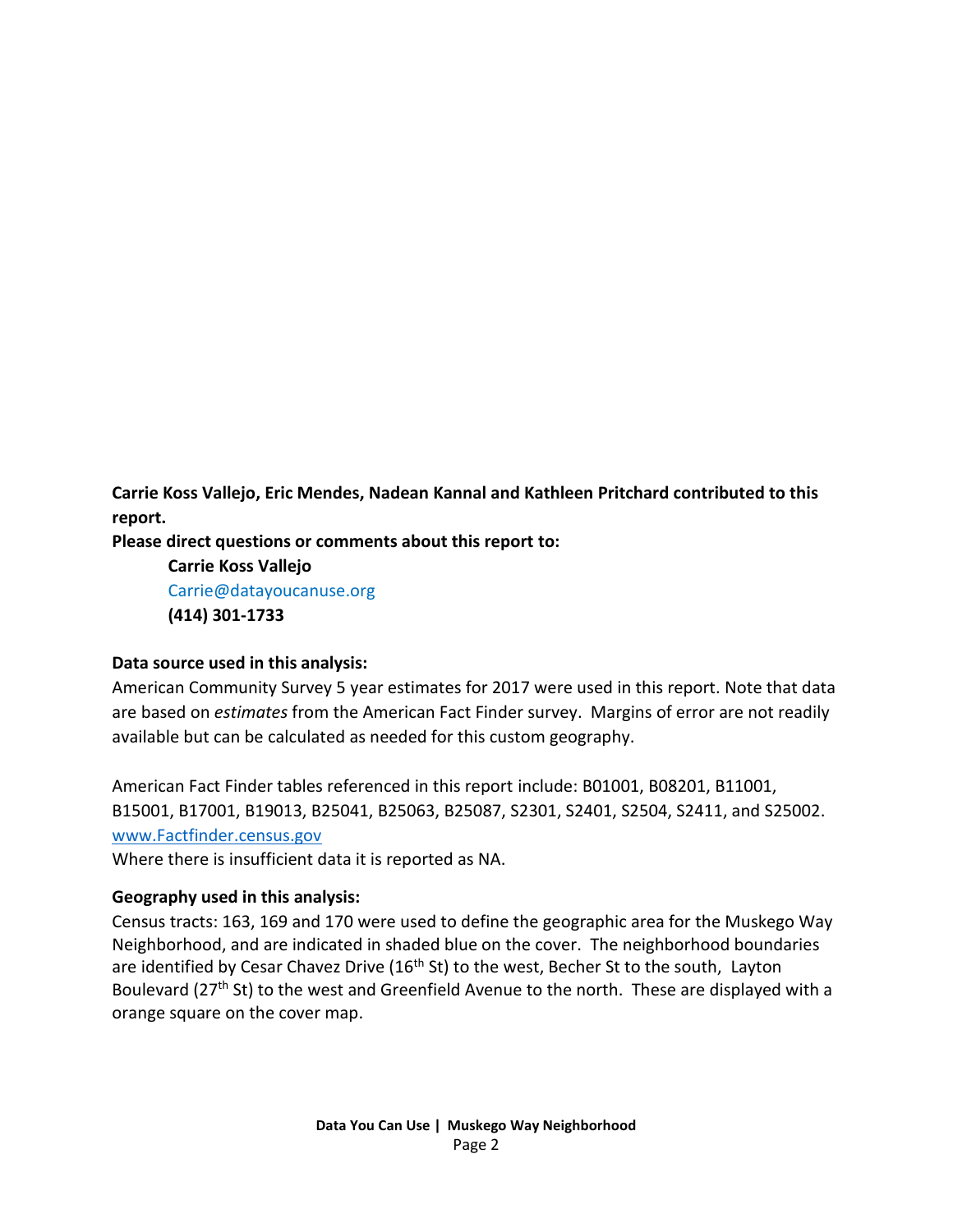## Table of Contents

## Selected characteristics for Muskego Way and the City of Milwaukee

| Table 8: Occupation and Median Earnings in the past 12 months11         |
|-------------------------------------------------------------------------|
|                                                                         |
|                                                                         |
|                                                                         |
|                                                                         |
|                                                                         |
|                                                                         |
|                                                                         |
| Table 16: Mortgage Costs for Owner Occupied Housing (with a mortgage)16 |
|                                                                         |
| <b>Appendix: Additional data requests</b>                               |
| Table 19: Language spoken at home, and percent of foreign language      |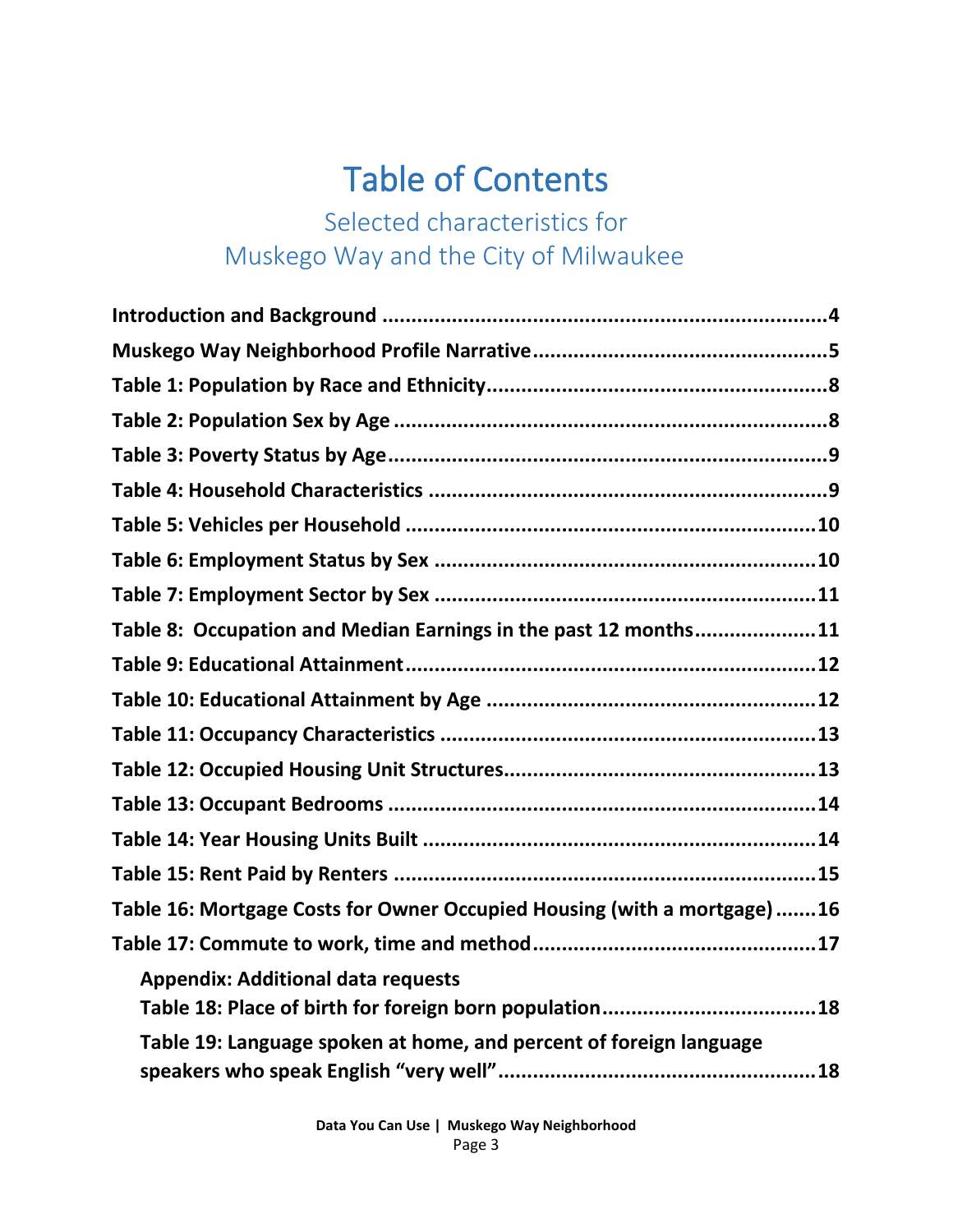#### <span id="page-3-0"></span>Introduction and Background

This report was prepared by DATA YOU CAN USE, INC.The framework is based on input and advice from community organizers working in the neighborhoods supported by Milwaukee's Community Development Block Grant (CDBG) program. In partnership with the Nonprofit Center of Milwaukee, nine Neighborhood Strategic Planning (NSP) areas participated in the design and development of this template. Partners met to describe the data they wanted – data that would be useful to them in their planning, organizing, and fund development work. They also helped guide the format.

This *is* "data you can use" they concluded. It can be used with their staff, their partners, their funders, their elected officials and the residents of their neighborhoods. It can be used to supplement and support the stories and anecdotes of residents, to build a case for needed resources, and to identify more questions.

The process was replicated and refined for three neighborhoods participating in the Building Neighborhood Capacity Program (BNCP) and additional specialized data requests were added. In February of 2017, organizations representing the Zilber Neighborhood Initiative reviewed the templates, refined their geographic boundaries and requested additional specialized data. This report is a product of that process and after review by the neighborhood organization it will be posted on our website, [DataYouCanUse.org.](file:///C:/Users/carri/Desktop/Projects%20and%20Old%20Laptop%20files/Zilber%20Neighborhood%20Profiles/Zilber%20Neighborhood%20profiles/DataYouCanUse.org)

Plans are underway to expand this effort to additional neighborhoods and to explore how the data can be made interactive. There is also an identified "wish list" for additional data that would help organizers and residents plan their strategies and tell their story. The content and format are better because of the input of the neighborhood organizers and residents who contributed. We welcome your feedback.

Thank you.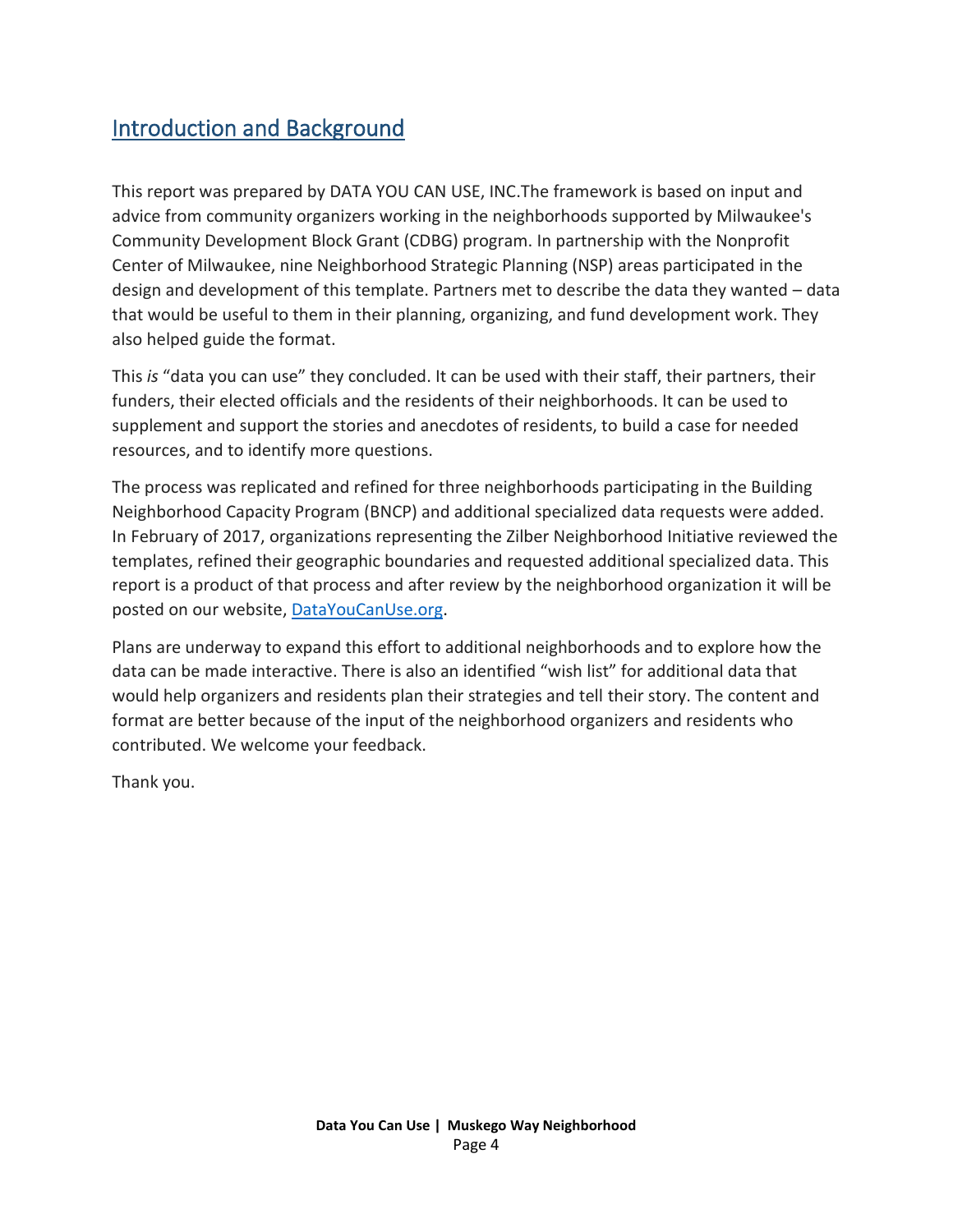#### <span id="page-4-0"></span>Muskego Way Neighborhood Profile Narrative

This narrative is intended to introduce the following Muskego Way Neighborhood Portrait created by Data You Can Use, for the Milwaukee Christian Center in order to inform the targeted activities taking



place through "Muskego Way Forward".

This map shows the Muskego Way neighborhood boundaries identified with an orange line, over a shaded blue area, which acknowledges the area for which the data is analyzed. This is a limitation encountered when using census data and tracts, and all data in this report comes from the 2017 American Community Survey conducted by the U.S. Census Bureau.

#### **Population and Household Composition**:

Just over 14,000 people live in the Muskego Way neighborhood. Three quarters (75%) identify as Hispanic or Latino. The next largest group (17%) is White. The remaining 9% are a combination of other races. Compare to the city, this neighborhood has more Hispanics and Latinos; 75% compared to 18%; fewer Black or African Americans 5% compared to 39% city-wide; and fewer Whites 17% compared to 35%. (Table 1).

Youth 17 and under make a higher percentage of the Muskego Way population than in the City of Milwaukee; they account for just over a quarter (26%) of the City's population, while they are one third (33%) of the Muskego Way population. Overall, 51% of the residents of Muskego Way are male and 49% are female, while city-wide 48% are male and 52% are female. (Table 2)

Overall, residents of Muskego way are poorer than city residents as a whole, with 39% of residents living below the poverty level (\$24,000/ year for a family of four) compared to 27% city-wide. Children under 11 years of age make up 32% of the residents of Muskego Way living below the poverty level, while they makeup 28% of city residents living under the poverty level (Table 3).

The residents of Muskego Way live in 4,371 households. There are 2,951 family households, which is 68% of all households, compared to just over half (55%) of households in the City of Milwaukee. As for the distribution of family households in Muskego Way, 54% are married-couple families, 32% are female led with no husband present, and 15% have a male householder with no wife present. Compared to the city, the percentage of all households that have a female householder with no husband is the same (21%), and the percentage of household with a male householder is slightly higher (10%) vs 6% city-wide (Table 4).

#### **Employment and Income**

Working age people, ages 20-64, account for 7,729 residents of Muskego Way. The median income by household in Muskego Way is \$26, 942, lower than the city-wide median income of \$38,289. The unemployment rate, which measures people who are currently seeking work, for Muskego Way residents is 7%, slightly lower than the city unemployment rate of 9%. However, the percentage of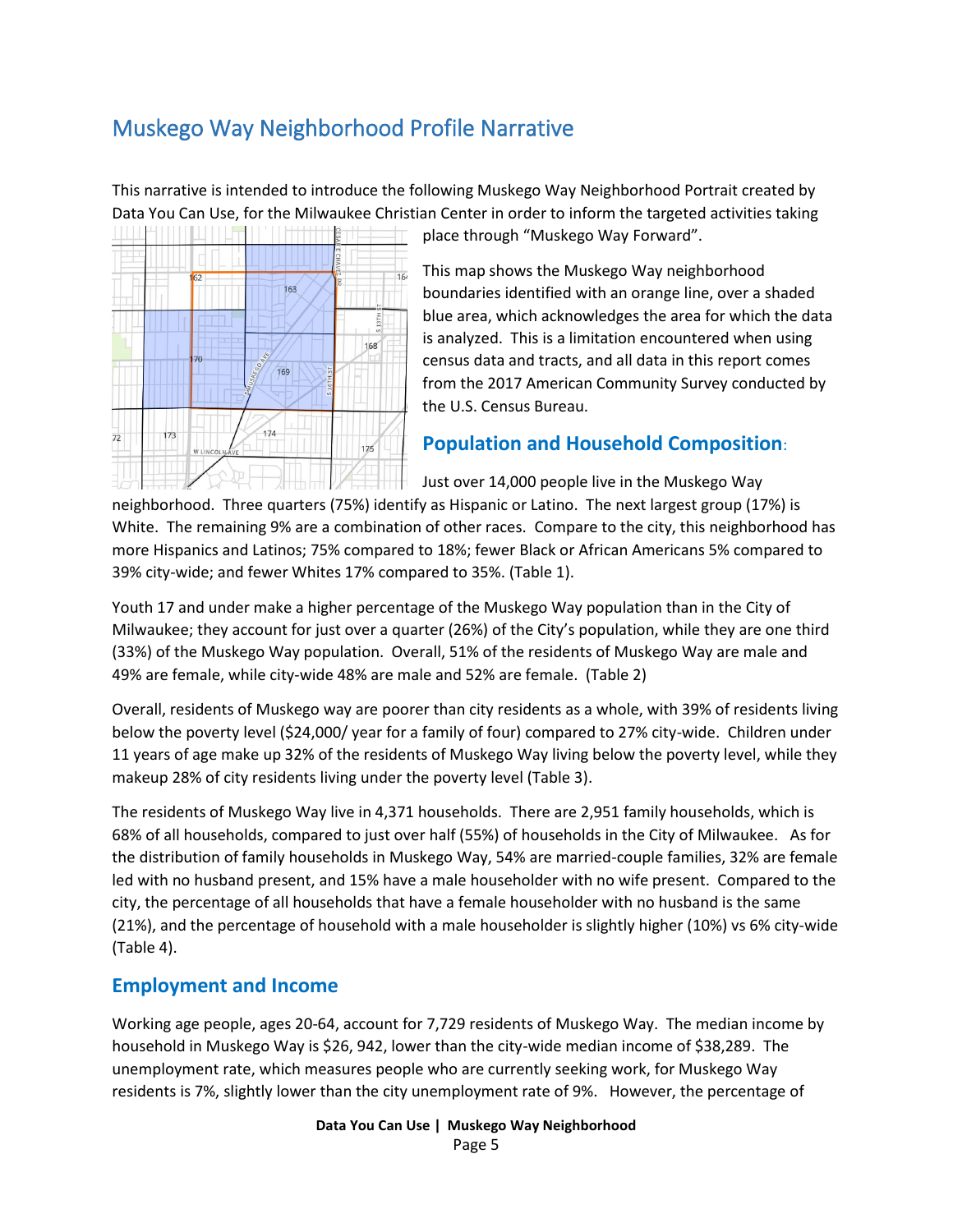people not in the labor force, not working, and not actively seeking work, is higher: 32% of Muskego Way residents compared to 24% of residents citywide. Combining these rates shows us that overall more (39%) of working age Muskego Way residents are not working, compared to 33% of working age City residents. One of the subgroups that contributes to this is the over half (53%) of female Muskego Way residents with children under 6 who are not working, compared to 36% city-wide. (Table 5 and 6)

There are just over 5,000 residents of Muskego Way who are over 16 and employed. The highest share of these work in service occupations (29, followed by production, transportation, and material moving occupations (28%). Another third (32%) work in the sales and office occupations and the natural resources, construction and maintenance occupations. The remaining 11% work in management, business, science and arts occupation, which tends to be the most highly compensated industry. A much smaller share of Muskego Way residents work in this industry compared to the city; 11% compared to 31%. (Table 7) The overall median earnings in Muskego Way are much lower than the City, \$22,053 compared to \$29,128. Median earnings are lower in each occupational category, and the largest difference is for "Management, business, science and arts occupations" which is frequently the highest category for income. Muskego Way residents' median earnings are 60% of the median earnings in this category for City residents overall. (Table 8)

#### **Education**

There are approximately 9,400 residents of Muskego Way who are 18 and over. Over half (57%) have obtained a high school degree (or equivalency). About one in five (20%) have attended some college. A bachelor's degree is generally considered a proxy for a good paying job, and 3% have achieved a Bachelor's degree or higher. The age group least likely to have achieved a high school diploma are those residents 65 and older (50%), followed by 35 to 64-year-olds (45%).

The rate at which Muskego Way residents have not achieved a high school diploma is two and a half time the City's rate- 43% compared to 17%. There is also a strong disparity between the share of Muskego Way residents who have a college degree (Bachelor's or higher), 3% compared to 21% of residents city-wide. (Table 8 and 9)

#### **Housing and Homeownership**

There are just over 5,000 units in Muskego Way. Occupied units make up 86%, and there are 14% vacant. Of the occupied units, one third are owner-occupied, and two thirds are renter occupied. The city has a lower vacancy rate (11%), and a higher owner-occupancy rate (42%). (Table 10)

The largest share of units in Muskego Way have two bedrooms, these represent 36%. Three bedroom units are another 30% share of units in Muskego Way. Units in Muskego Way have a similar distribution of bedrooms to units across this City of Milwaukee- in no category is there a difference of 5% or over by share. Housing stock is older in Muskego Way than in the City- 69% of units were built in 1939 or earlier compared to 36% of units city-wide. Construction of recent units has also been slow. Housing units constructed since 2000 make up 3%, and construction between 1980-1999 is another 3% of all housing units in Muskego Way. (Table 12 and 13)

Of the occupied units in Muskego way, single-family detached units account for a 38% share in Muskego Way, slightly lower than the city share. These units are 71% owner-occupied; and include the greater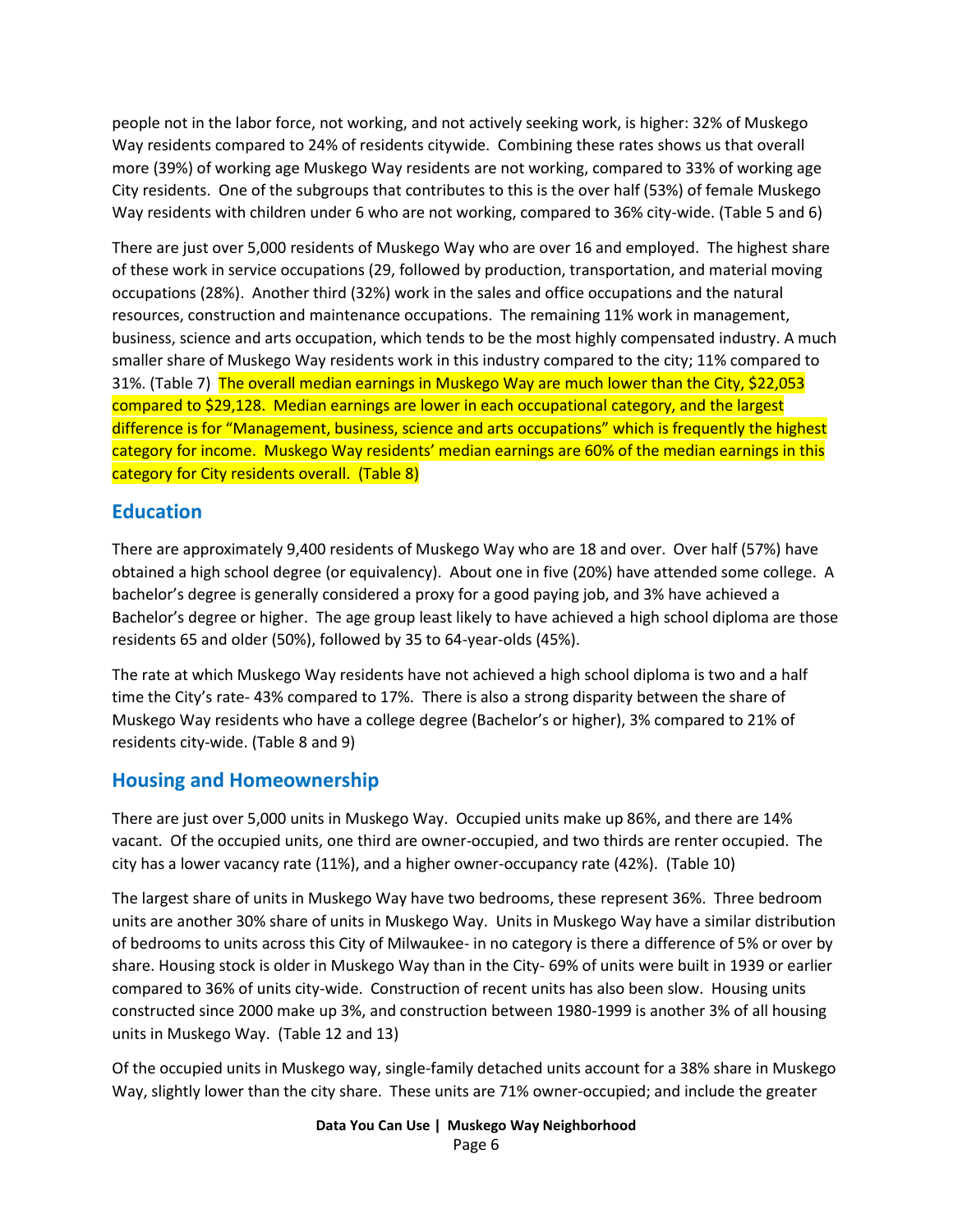share of owner occupants in Muskego Way. Duplexes account for 38% of units in Muskego Way, and are much more common than in the city, where they account for 20% of occupied units. (Table 11)



Generally speaking, rental rates in Muskego Way are lower than the City, with an outlier where they account for 10% of all rental units at the \$200-249 range. Mortgage costs, for owner occupied housing with a mortgage, are also generally lower than mortgage costs

citywide. The largest share of mortgages for Muskego Way residents are in the \$900-\$999 range (27%), followed by \$1,000-\$1,249 (26%). The highest shares of mortgage costs in the City are the \$1,500- \$1,999 range (22%), followed by the \$1,000-\$1,249 (22%). In the highest category, mortgage costs of \$2,000, includes only 3% of mortgages in Muskego Way compared to 11% of mortgages citywide. (Table 14 and Table 15)

#### **Transportation and Travel time to Work:**

Households in Muskego Way are slightly less likely to have a vehicle available than households city-wide: 23% in Muskego Way compared to 18% of City of Milwaukee households have no vehicle available. Households with a single vehicle available make up 37% of Muskego Way households, which is again, slightly lower than the 44% of Milwaukee households with a single vehicle. Households with two or more vehicles make up 40% of households in Muskego Way, and 38% of households city-side. (Table 5)

For commuting to work, 88% of residents in Muskego Way use a car, van or truck. This is consistent with the City of Milwaukee where 85% use a car to commute to work. Commute time to work is a measure used to assess access to and availability of jobs. One-way commutes over 45 minutes are considered excessive. The same percentage of Muskego Way residents have commute times of over 45 minutes as residents in the City of Milwaukee, 9%. (Table 16)

#### **Place of Origin and Language:**

Muskego Way has nearly 4,000 residents who are foreign born, who originate almost entirely from Latin America and Mexico in particular. In fact, 96% of the foreign born population in Muskego Way is from Mexico specifically. Related to this, Muskego Way has a large population of Spanish speakers. Monolingual English speakers make up 35% of Muskego Way residents compared to 81% of residents of the City of Milwaukee. Spanish speakers make up the rest of Muskego Way residents (65%), with under 1% speaking other languages. It is important to note that half of the Spanish speakers speak English "very well" and so two thirds of Muskego Way residents speak English "very well".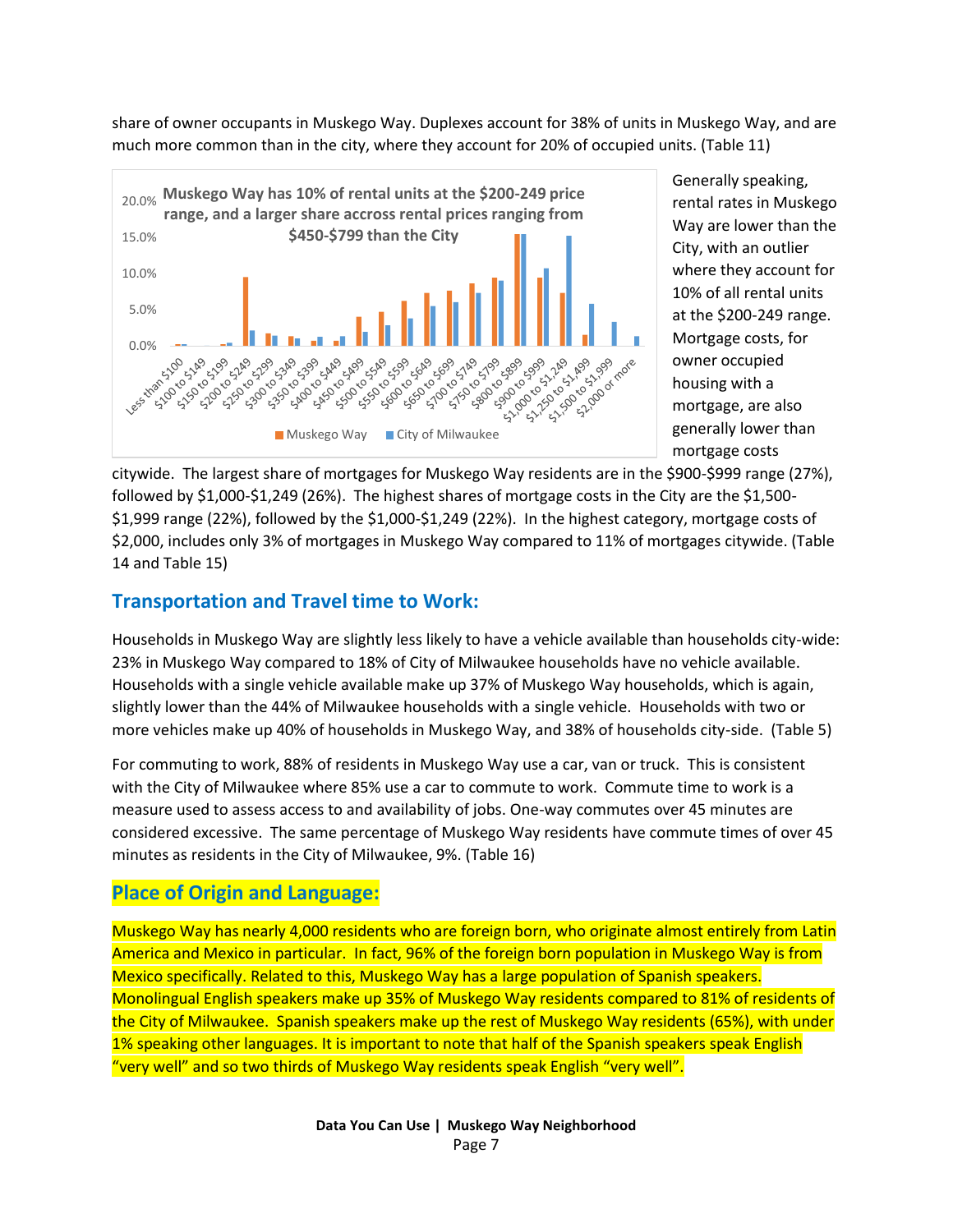#### <span id="page-7-0"></span>Table 1: Population by Race and Ethnicity

|                                     | Muskego Way |              | <b>City of Milwaukee</b> |              |
|-------------------------------------|-------------|--------------|--------------------------|--------------|
|                                     | Count       | <b>Share</b> | Count                    | <b>Share</b> |
| Race                                | 14,083      |              | 599,086                  |              |
| American Indian and Alaska Native   | 242         | 1.7%         | 2,577                    | 0.4%         |
| Asian                               | 51          | 0.4%         | 23,730                   | 4.0%         |
| <b>Black or African American</b>    | 709         | 5.0%         | 230,599                  | 38.5%        |
| White                               | 2,384       | 16.9%        | 214,553                  | 35.8%        |
| Some other race                     | 0           | $0.0\%$      | 817                      | 0.1%         |
| Two or more races                   | 176         | 1.2%         | 16,422                   | 2.7%         |
|                                     |             |              |                          |              |
| <b>Hispanic or Latino Ethnicity</b> | 10,521      | 74.7%        | 110,388                  | 18.4%        |

*Data Source: 2017 American Community Survey Estimates, US Census Bureau*

#### <span id="page-7-1"></span>Table 2: Population Sex by Age

|                              |        | Muskego Way  |         | <b>City of Milwaukee</b> |
|------------------------------|--------|--------------|---------|--------------------------|
| <b>Population Sex by Age</b> | Count  | <b>Share</b> | Count   | <b>Share</b>             |
| Total:                       | 14,083 |              | 599,086 |                          |
| Male:                        | 7,181  | 51.0%        | 288,171 | 48.1%                    |
| Under 5 years                | 764    | 10.6%        | 23,413  | 8.10%                    |
| 5 to 9 years                 | 740    | 10.3%        | 22,419  | 7.8%                     |
| 10 to 14 years               | 637    | 8.9%         | 21,177  | 7.3%                     |
| 15 to 17 years               | 325    | 4.5%         | 12,377  | 4.3%                     |
| 18 to 20 years               | 225    | 3.1%         | 16,142  | 5.6%                     |
| 21 to 24 years               | 257    | 3.6%         | 20,299  | 7.0%                     |
| 25 to 34 years               | 1,391  | 19.4%        | 48,280  | 16.8%                    |
| 35 to 54 years               | 1,852  | 25.8%        | 68,906  | 23.9%                    |
| 55 to 66 years               | 564    | 7.9%         | 35,049  | 12.2%                    |
| 67 years and older           | 426    | 5.9%         | 20,109  | 7.0%                     |
|                              |        |              |         |                          |
| Female:                      | 6,902  | 49.0%        | 310,915 | 51.9%                    |
| Under 5 years                | 764    | 11.1%        | 22,353  | 7.2%                     |
| 5 to 9 years                 | 704    | 10.2%        | 22,317  | 7.2%                     |
| 10 to 14 years               | 599    | 8.7%         | 20,339  | 6.5%                     |
| 15 to 17 years               | 182    | 2.6%         | 12,409  | 4.0%                     |
| 18 to 20 years               | 282    | 4.1%         | 16,242  | 5.2%                     |
| 21 to 24 years               | 245    | 3.5%         | 21,344  | 6.9%                     |
| 25 to 34 years               | 898    | 13.0%        | 52,892  | 17.0%                    |
| 35 to 54 years               | 1,801  | 26.1%        | 75,237  | 24.2%                    |
| 55 to 66 years               | 644    | 9.3%         | 37,944  | 12.2%                    |
| 67 years and older           | 783    | 11.3%        | 29,838  | 9.6%                     |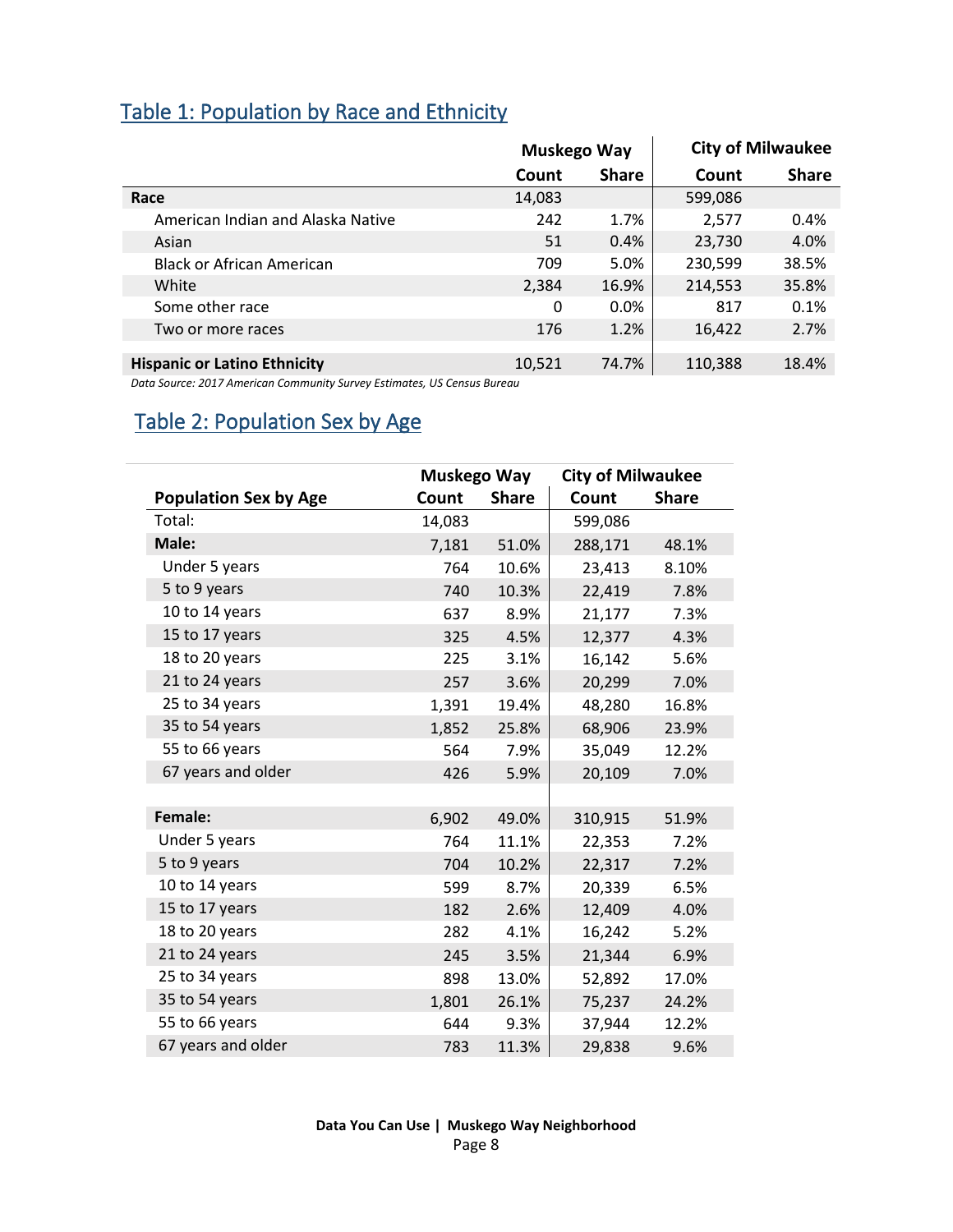#### <span id="page-8-0"></span>Table 3: Poverty Status by Age

|                                                                     |        | Muskego Way | <b>City of Milwaukee</b> |         |
|---------------------------------------------------------------------|--------|-------------|--------------------------|---------|
| <b>Residents Living Below Poverty</b>                               | Count  | Percent     | Count                    | Percent |
| Total residents:                                                    | 13,879 |             | 582,553                  |         |
| Residents with income in the past<br>12 months below poverty level: | 5,433  | 39.1%       | 159,660                  | 27.4%   |
| Under 5 years                                                       | 838    | 15.4%       | 18,954                   | 11.9%   |
| 5 to 11 years                                                       | 885    | 16.3%       | 25,494                   | 16.0%   |
| 12 to 14 years                                                      | 393    | 7.2%        | 9,200                    | 5.8%    |
| 15 to 17 years                                                      | 162    | 3.0%        | 7,870                    | 4.9%    |
| 18 to 24 years                                                      | 341    | 6.3%        | 24,368                   | 15.3%   |
| 25 to 34 years                                                      | 719    | 13.2%       | 23,045                   | 14.4%   |
| 35 to 44 years                                                      | 873    | 16.1%       | 16,062                   | 10.1%   |
| 45 to 54 years                                                      | 599    | 11.0%       | 13,972                   | 8.8%    |
| 55 to 64 years                                                      | 377    | 6.9%        | 12,773                   | 8.0%    |
| 65 to 74 years                                                      | 110    | 2.0%        | 4,423                    | 2.8%    |
| 75 years and over                                                   | 136    | 2.5%        | 3,499                    | 2.2%    |

*Data Source: 2017 American Community Survey Estimates, US Census Bureau*

#### <span id="page-8-1"></span>Table 4: Household Characteristics

|                                |              | <b>Muskego Way</b> |              | <b>City of Milwaukee</b> |  |
|--------------------------------|--------------|--------------------|--------------|--------------------------|--|
| <b>Population Households</b>   |              | <b>Units</b>       |              | <b>Units</b>             |  |
| Total:                         |              | 4,371              |              | 230,463                  |  |
| Family households:             |              | 2,951              |              | 126,976                  |  |
| Married-couple family          |              | 1,586              |              | 63,656                   |  |
| Other family:                  |              | 1,365              |              | 63,320                   |  |
| Male householder, no wife      |              |                    |              |                          |  |
| present                        |              | 431                |              | 13,888                   |  |
| Female householder, no         |              |                    |              |                          |  |
| husband present                |              | 934                | 49,432       |                          |  |
| Nonfamily households:          |              | 1,420              | 103,487      |                          |  |
| Householder living alone       |              | 1,193              | 82,176       |                          |  |
| Householder not living alone   |              | 227                | 21,311       |                          |  |
|                                |              |                    |              |                          |  |
| <b>Households by Sex</b>       | <b>Units</b> | Percent            | <b>Units</b> | <b>Percent</b>           |  |
| Male householder               | 431          | 9.9%               | 13,888       | 6.0%                     |  |
| Female householder             | 934          | 21.4%              | 49,432       | 21.4%                    |  |
| <b>Median Household Income</b> |              |                    |              |                          |  |
| Male householder               | \$26,932     |                    | \$38,289     |                          |  |

*Data Source: 2017 American Community Survey Estimates, US Census Bureau*

**Data You Can Use | Muskego Way Neighborhood**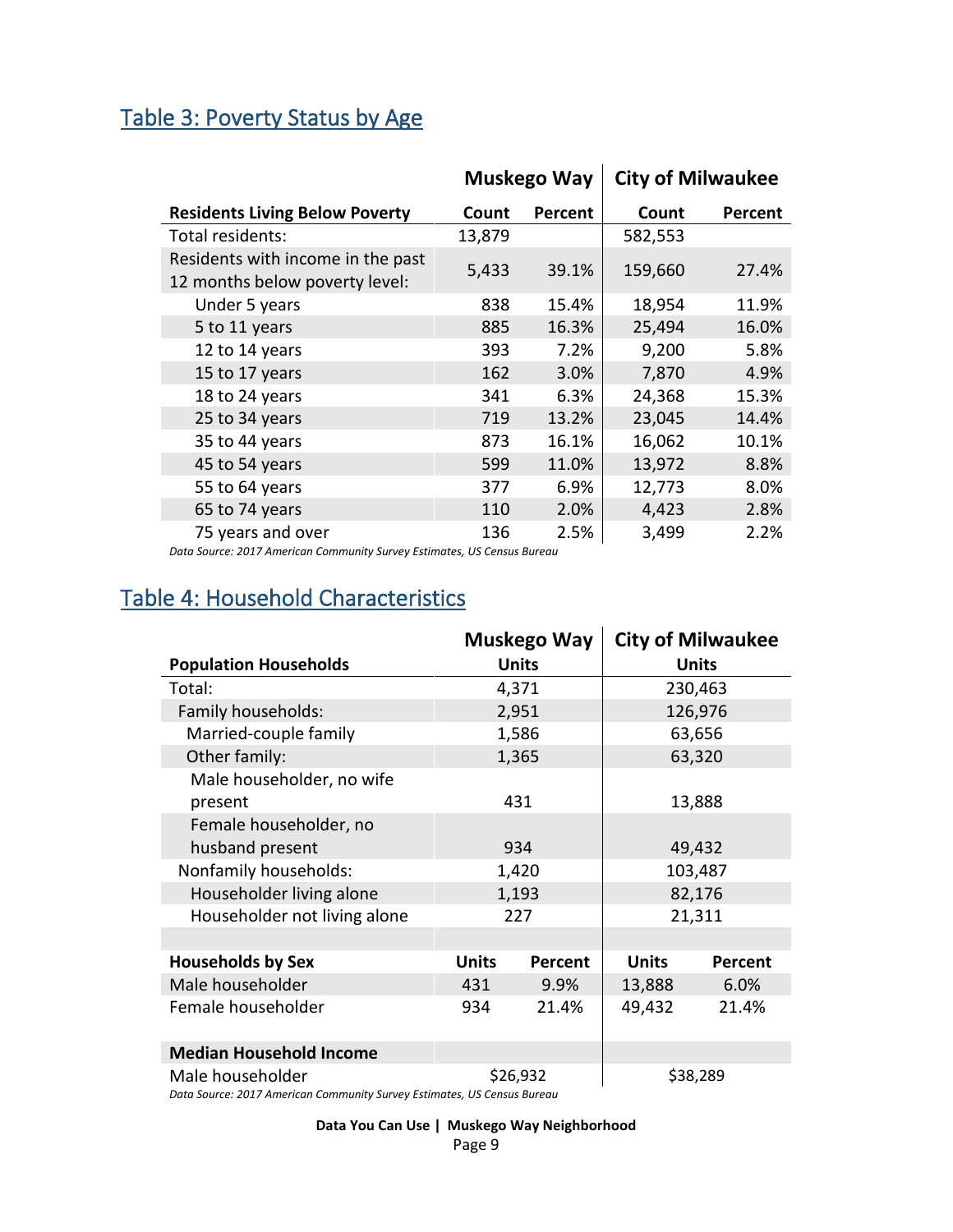#### <span id="page-9-0"></span>Table 5: Vehicles per Household

|                              |              | Muskego Way | <b>City of Milwaukee</b> |         |
|------------------------------|--------------|-------------|--------------------------|---------|
|                              | <b>Units</b> | Percent     | <b>Units</b>             | Percent |
| Total:                       | 4,371        |             | 230,463                  |         |
| No vehicle available         | 1,002        | 22.9%       | 41,874                   | 18.2%   |
| 1 vehicle available          | 1,617        | 37.0%       | 101,070                  | 43.9%   |
| 2 vehicles available         | 1,344        | 30.7%       | 67,151                   | 29.1%   |
| 3 vehicles available         | 232          | 5.3%        | 15,263                   | 6.6%    |
| 4 or more vehicles available | 176          | 4.0%        | 5,105                    | 2.2%    |

*Data Source: 2017 American Community Survey Estimates, US Census Bureau*

### <span id="page-9-1"></span>Table 6: Employment Status by Sex

|                          |              |                             | <b>Muskego Way</b>       |        |                       | <b>City of Milwaukee</b> |                             |                          |        |                       |
|--------------------------|--------------|-----------------------------|--------------------------|--------|-----------------------|--------------------------|-----------------------------|--------------------------|--------|-----------------------|
|                          | <b>Total</b> | <b>In</b><br>labor<br>force | Not in<br>labor<br>force | $UnR*$ | <b>Not</b><br>working | <b>Total</b>             | <b>In</b><br>labor<br>force | Not in<br>labor<br>force | $UnR*$ | <b>Not</b><br>working |
| Age 20 to<br>64 years    | 7,729        | 67.6%                       | 32.4%                    | 6.9%   | 37.3%                 | 361,640                  | 75.9%                       | 24.1%                    | 8.5%   | 30.6%                 |
| <b>SEX</b>               |              |                             |                          |        |                       |                          |                             |                          |        |                       |
| Male                     | 4,047        | 78.7%                       | 21.3%                    | 5.9%   | 26.1%                 | 173,436                  | 77.6%                       | 22.4%                    | 9.0%   | 29.4%                 |
| Female                   | 3,682        | 55.3%                       | 44.7%                    | 8.7%   | 49.5%                 | 188,204                  | 74.4%                       | 25.6%                    | 8.1%   | 31.7%                 |
| With kids<br>under 6 yrs | 352          | 58.5%                       | 41.5%                    | 0.0%   | 41.5%                 | 14,445                   | 78.5%                       | 21.5%                    | 13.5%  | 32.2%                 |

*Data Source: 2017 American Community Survey Estimates, US Census Bureau*

\*UnR stands for "Unemployment Rate," or percentage of the labor force that is unemployed and actively seeking employment.

Not working is the percentage of people who are not in the labor force, combined with those who are unemployed.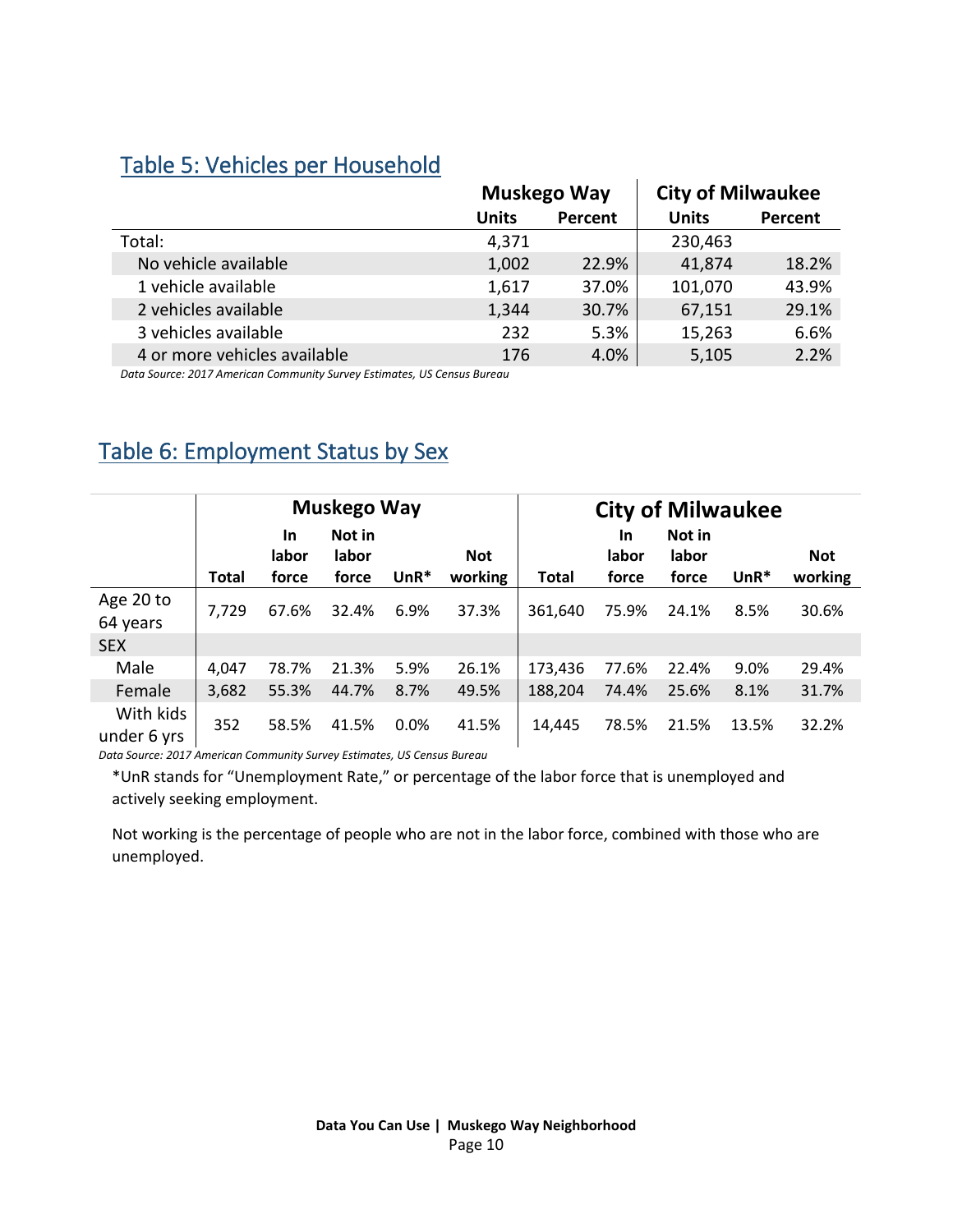## Table 7: Employment Sector by Sex

|                                                                  | Muskego Way |                     |       |        |         | <b>City of Milwaukee</b> |       |        |
|------------------------------------------------------------------|-------------|---------------------|-------|--------|---------|--------------------------|-------|--------|
| <b>Employed Population by Occupation</b>                         | Total       | Percent<br>Employed | Male  | Female | Total   | Percent<br>Employed      | Male  | Female |
| Civilian employed population 16 years<br>and over:               | 5,189       |                     | 60.5% | 39.5%  | 271,071 |                          | 48.5% | 51.5%  |
| Management, business, science, and arts<br>occupations:          | 565         | 10.9%               | 45.7% | 54.3%  | 82,881  | 30.6%                    | 41.8% | 58.2%  |
| Service occupations:                                             | 1505        | 29.0%               | 54.7% | 45.3%  | 64,083  | 23.6%                    | 41.5% | 58.5%  |
| Sales and office occupations:                                    | 853         | 16.4%               | 28.5% | 71.5%  | 60,418  | 22.3%                    | 33.9% | 66.1%  |
| Natural resources, construction, and<br>maintenance occupations: | 810         | 15.6%               | 96.3% | 3.7%   | 16,268  | 6.0%                     | 92.5% | 7.5%   |
| Production, transportation, and material<br>moving occupations:  | 1456        | 28.1%               | 71.2% | 28.8%  | 47,421  | 17.5%                    | 73.3% | 26.7%  |

 $\mathbf{r}$ 

<span id="page-10-0"></span>*Data Source: 2017 American Community Survey Estimates, US Census Bureau*

## Table 8: Occupation and Median Earnings in the past 12 months

 $\mathbf{r}$ 

<span id="page-10-1"></span>

|                                                                         | Muskego Way | City of Milwaukee |
|-------------------------------------------------------------------------|-------------|-------------------|
|                                                                         |             |                   |
| Civilian employed population 16 years and over:                         | \$22,053    | \$29,128          |
| Management, business, science, and arts occupations:                    | \$27,692    | \$46,107          |
| Service occupations:                                                    | \$15,405    | \$18,275          |
| Sales and office occupations:                                           | \$20,159    | \$25,823          |
| Natural resources, construction, and maintenance occupations:           | \$22,043    | \$33,282          |
| Production, transportation, and material moving occupations:            | \$20,874    | \$27,076          |
| Data Source: 2017 American Community Survey Estimates, US Census Bureau |             |                   |

**Data You Can Use | Muskego Way Neighborhood** Page 11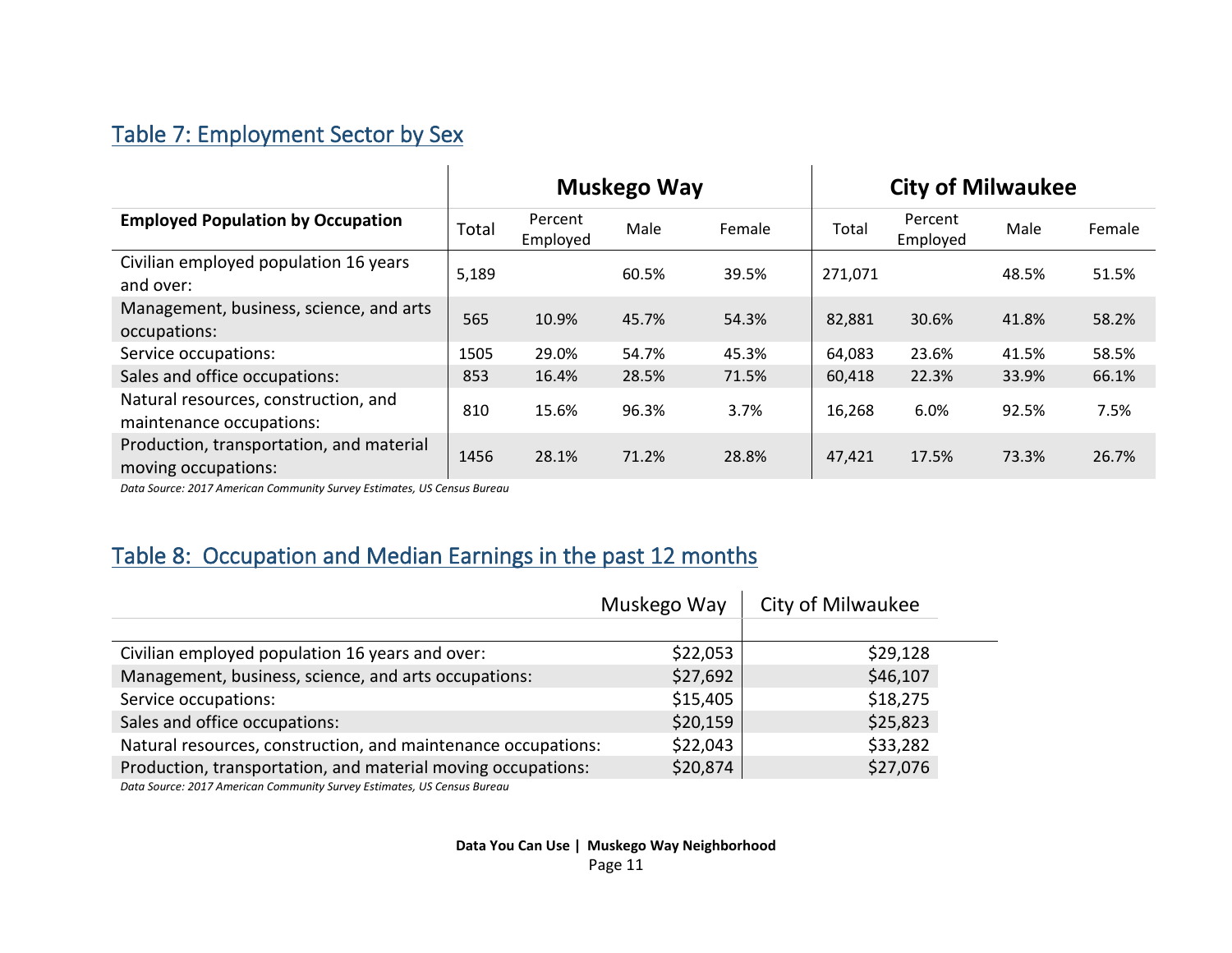#### <span id="page-11-0"></span>Table 9: Educational Attainment

|                                                                        |              | Muskego Way | <b>City of Milwaukee</b> |         |
|------------------------------------------------------------------------|--------------|-------------|--------------------------|---------|
|                                                                        | <b>Units</b> | Percent     | <b>Units</b>             | Percent |
| Less than high school diploma                                          | 4,046        | 43.2%       | 73,468                   | 16.6%   |
| High school graduate (inc equivalency)                                 | 3,131        | 33.4%       | 132,142                  | 29.9%   |
| Some college, no bachelor's degree                                     | 1,885        | 20.1%       | 142,746                  | 32.3%   |
| Bachelor's degree or higher                                            | 306          | 3.3%        | 93,926                   | 21.2%   |
|                                                                        |              |             |                          |         |
| Combined: High school graduate or higher                               | 5,322        | 56.8%       | 368,814                  | 83.4%   |
| Data Course 2017 American Community Curvey Estimates, UC Consus Burgay |              |             |                          |         |

*Data Source: 2017 American Community Survey Estimates, US Census Bureau*

#### <span id="page-11-1"></span>Table 10: Educational Attainment by Age

|                                             |                    |         |         | City of          |
|---------------------------------------------|--------------------|---------|---------|------------------|
|                                             | <b>Muskego Way</b> |         |         | <b>Milwaukee</b> |
|                                             | Count              | Percent | Count   | Percent          |
| Total:                                      | 9,368              |         | 442,282 |                  |
| 18 to 24 years:                             | 1,009              |         | 74,027  |                  |
| Less than high school diploma               | 426                | 42.2%   | 10,942  | 14.8%            |
| High school graduate (includes equivalency) | 412                | 40.8%   | 22,145  | 29.9%            |
| Some college, no bachelor's degree          | 145                | 14.4%   | 34,687  | 46.9%            |
| Bachelor's degree or higher                 | 26                 | 2.6%    | 6,253   | 8.4%             |
| 25 to 34 years:                             | 2,289              |         | 101,172 |                  |
| Less than high school diploma               | 828                | 36.2%   | 11,266  | 11.1%            |
| High school graduate (includes equivalency) | 859                | 37.5%   | 26,361  | 26.1%            |
| Some college, no bachelor's degree          | 532                | 23.2%   | 32,162  | 31.8%            |
| Bachelor's degree or higher                 | 70                 | 3.1%    | 31,383  | 31.0%            |
| 35 to 64 years:                             | 4,766              |         | 207,331 |                  |
| Less than high school diploma               | 2,135              | 44.8%   | 36,624  | 17.7%            |
| High school graduate (includes equivalency) | 1,448              | 30.4%   | 63,092  | 30.4%            |
| Some college, no bachelor's degree          | 1,027              | 21.5%   | 62,676  | 30.2%            |
| Bachelor's degree or higher                 | 156                | 3.3%    | 44,939  | 21.7%            |
| 65 years and over:                          | 1,304              |         | 59,752  |                  |
| Less than high school diploma               | 657                | 50.4%   | 14,636  | 24.5%            |
| High school graduate (includes equivalency) | 412                | 31.6%   | 20,544  | 34.4%            |
| Some college, no bachelor's degree          | 181                | 13.9%   | 13,221  | 22.1%            |
| Bachelor's degree or higher                 | 54                 | 4.1%    | 11,351  | 19.0%            |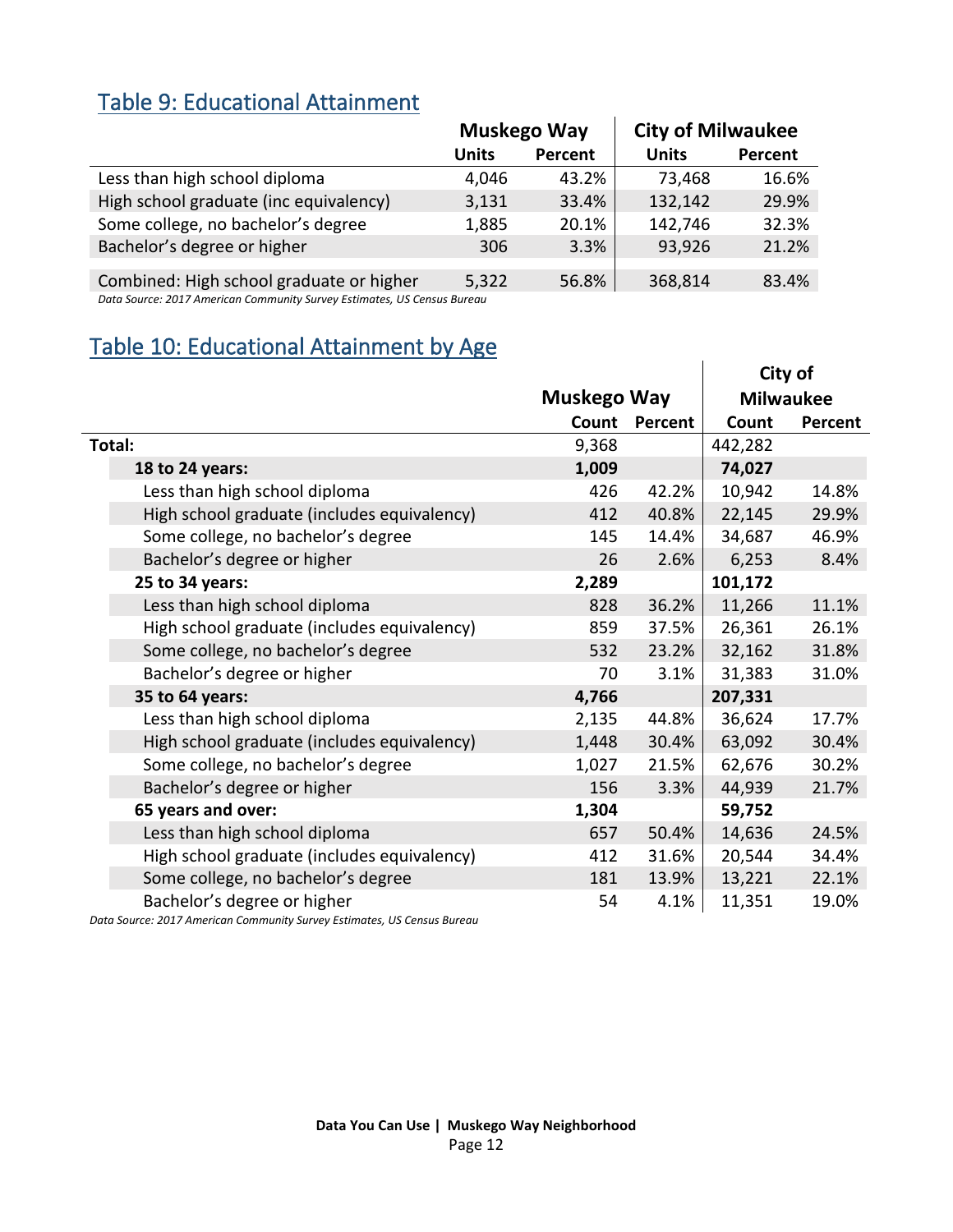### <span id="page-12-0"></span>Table 11: Occupancy Characteristics

|                       |       | Muskego Way | <b>City of Milwaukee</b> |         |
|-----------------------|-------|-------------|--------------------------|---------|
| <b>Housing Status</b> | Units | Percent     | Units                    | Percent |
| Total housing units   | 5,085 |             | 257,810                  |         |
| Vacant units          | 714   | 14.0%       | 27,347                   | 10.6%   |
| Owner and renter      | 4,371 | 86.0%       | 230,463                  | 89.4%   |
| Owner occupied        | 1,496 | 34.2%       | 96,462                   | 41.9%   |
| Renter occupied       | 2,875 | 65.8%       | 134,001                  | 58.1%   |

*Data Source: 2017 American Community Survey Estimates, US Census Bureau*

## <span id="page-12-1"></span>Table 12: Occupied Housing Unit Structures

|                          |              | Muskego Way         |              | <b>City of Milwaukee</b> |              |              |  |
|--------------------------|--------------|---------------------|--------------|--------------------------|--------------|--------------|--|
|                          | <b>Total</b> | <b>OO</b><br>Rented |              |                          | <b>OO</b>    | Rented       |  |
|                          | <b>Units</b> | <b>Units</b>        | <b>Units</b> | <b>Units</b>             | <b>Units</b> | <b>Units</b> |  |
| Occupied units           | 4,371        | 1,496               | 2,875        | 230,463                  | 96,462       | 134,001      |  |
| UNITS IN STRUCTURE       |              |                     |              |                          |              |              |  |
| 1, detached              | 37.7%        | 70.7%               | 20.5%        | 41.5%                    | 76.0%        | 16.7%        |  |
| 1, attached              | 3.0%         | 4.9%                | 1.9%         | 6.2%                     | 5.1%         | 7.0%         |  |
| 2 apartments             | 38.3%        | 22.9%               | 46.3%        | 20.2%                    | 11.7%        | 26.3%        |  |
| 3 or 4 apartments        | 6.4%         | 1.5%                | 9.0%         | 7.1%                     | 1.3%         | 11.3%        |  |
| 5 to 9 apartments        | 2.2%         | 0.0%                | 3.4%         | 6.1%                     | 0.7%         | 9.9%         |  |
| 10 or more<br>apartments | 12.5%        | 0.0%                | 19.0%        | 18.5%                    | 4.6%         | 28.5%        |  |
| Mobile home/other        | 0.0%         | 0.0%                | 0.0%         | 0.4%                     | 0.6%         | 0.3%         |  |

*Data Source: 2017 American Community Survey Estimates, US Census Bureau*

OO= Owner Occupied.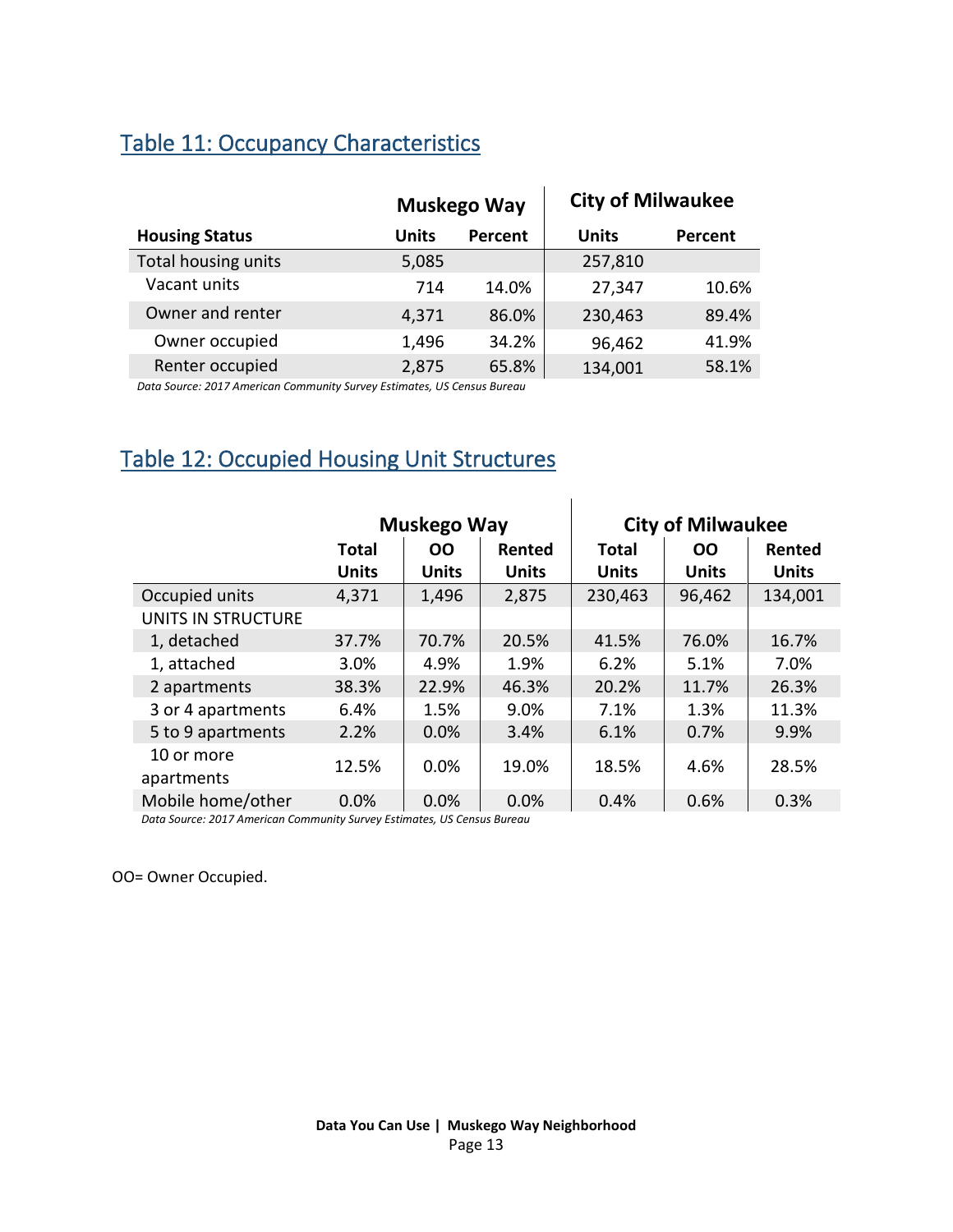<span id="page-13-0"></span>

| <b>Table 13: Occupant Bedrooms</b> |  |
|------------------------------------|--|
|------------------------------------|--|

|                          |       | <b>Muskego Way</b> | <b>City of Milwaukee</b> |         |  |  |
|--------------------------|-------|--------------------|--------------------------|---------|--|--|
| <b>Occupant Bedrooms</b> | Count | Percent            | Count                    | Percent |  |  |
| Total:                   | 5,085 |                    | 257,810                  |         |  |  |
| No bedroom               | 191   | 3.8%               | 8,145                    | 3.2%    |  |  |
| 1 bedroom                | 973   | 19.1%              | 41,599                   | 16.1%   |  |  |
| 2 bedrooms               | 1,825 | 35.9%              | 93,071                   | 36.1%   |  |  |
| 3 bedrooms               | 1,487 | 29.2%              | 85,594                   | 33.2%   |  |  |
| 4 bedrooms               | 502   | 9.9%               | 23,853                   | 9.3%    |  |  |
| 5 or more bedrooms       | 107   | 2.1%               | 5,548                    | 2.2%    |  |  |

*Data Source: 2017 American Community Survey Estimates, US Census Bureau*

|                             |                                     | Muskego Way  |              |              | <b>City of Milwaukee</b> |              |  |  |
|-----------------------------|-------------------------------------|--------------|--------------|--------------|--------------------------|--------------|--|--|
|                             | <b>Total</b><br><b>OO</b><br>Rented |              | <b>Total</b> | Rented       |                          |              |  |  |
|                             | <b>Units</b>                        | <b>Units</b> | <b>Units</b> | <b>Units</b> | <b>Units</b>             | <b>Units</b> |  |  |
| Occupied housing            |                                     |              |              |              |                          |              |  |  |
| units                       | 4,371                               | 1,496        | 2,875        | 230,463      | 96,462                   | 134,001      |  |  |
| <b>Year Structure Built</b> |                                     |              |              |              |                          |              |  |  |
| 2000 to later               | 2.8%                                | 2.6%         | 2.9%         | 4.4%         | 3.7%                     | 5.0%         |  |  |
| 1980 to 1999                | 2.6%                                | 0.5%         | 3.7%         | 6.9%         | 4.3%                     | 8.8%         |  |  |
| 1960 to 1979                | 7.5%                                | 5.8%         | 8.3%         | 19.8%        | 16.9%                    | 21.9%        |  |  |
| 1940 to 1959                | 18.4%                               | 10.6%        | 22.5%        | 32.4%        | 39.3%                    | 27.5%        |  |  |
| 1939 or earlier             | 68.7%                               | 80.4%        | 62.6%        | 36.4%        | 35.8%                    | 36.9%        |  |  |

#### <span id="page-13-1"></span>Table 14: Year Housing Units Built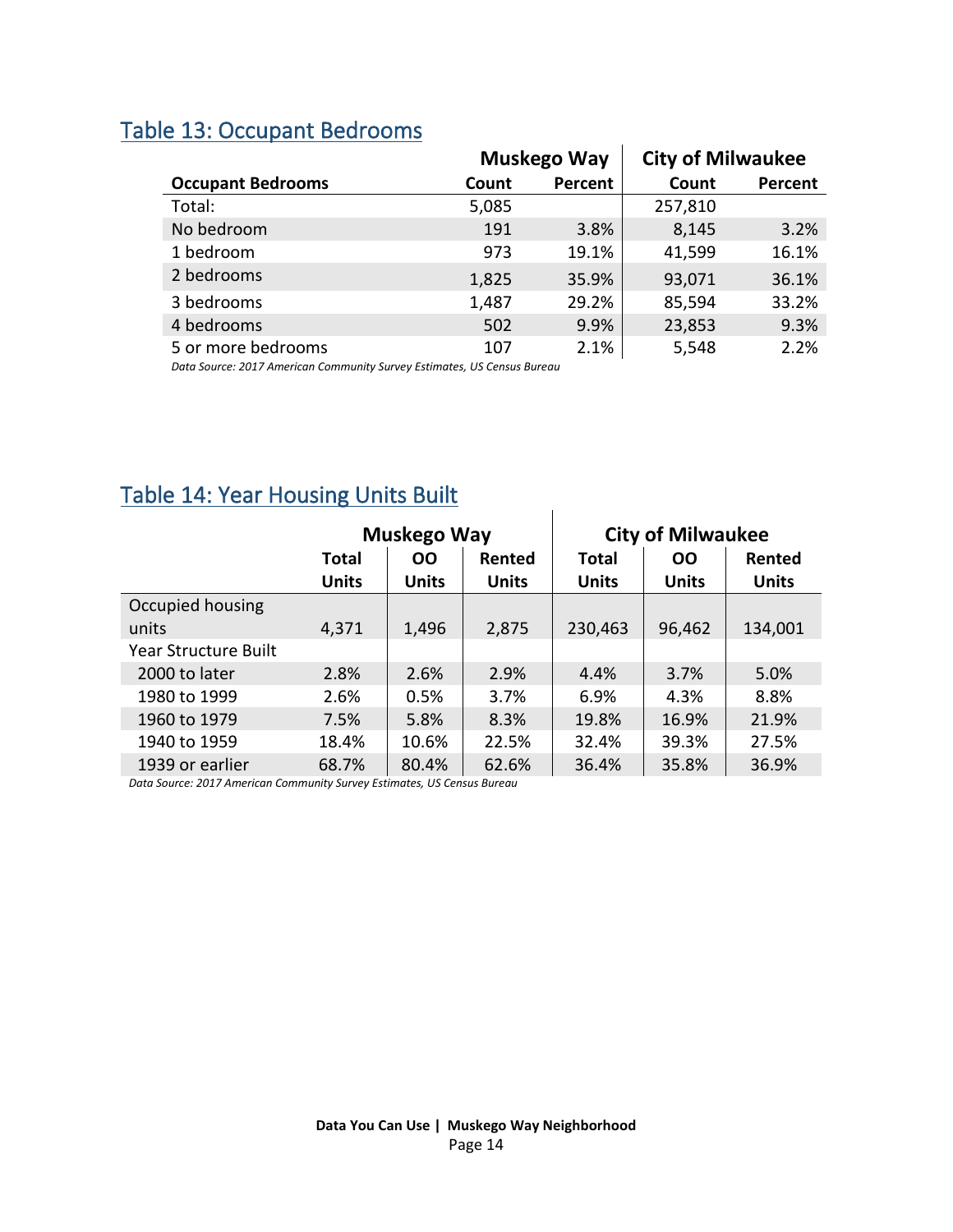## <span id="page-14-0"></span>Table 15: Rent Paid by Renters

|                    |                | <b>Muskego Way</b> | <b>City of Milwaukee</b> |         |  |
|--------------------|----------------|--------------------|--------------------------|---------|--|
| <b>Rent Paid</b>   | <b>Units</b>   | Percent            | <b>Units</b>             | Percent |  |
| Total              | 2,875          |                    | 134,001                  |         |  |
| With cash rent:    | 2,809          | 97.7%              | 131,061                  | 97.8%   |  |
| Less than \$100    | 8              | 0.3%               | 395                      | 0.3%    |  |
| \$100 to \$149     | 0              | 0.0%               | 171                      | 0.1%    |  |
| \$150 to \$199     | 10             | 0.3%               | 664                      | 0.5%    |  |
| \$200 to \$249     | 277            | 9.6%               | 2,905                    | 2.2%    |  |
| \$250 to \$299     | 51             | 1.8%               | 2,045                    | 1.5%    |  |
| \$300 to \$349     | 39             | 1.4%               | 1,448                    | 1.1%    |  |
| \$350 to \$399     | 24             | 0.8%               | 1,774                    | 1.3%    |  |
| \$400 to \$449     | 23             | 0.8%               | 1,830                    | 1.4%    |  |
| \$450 to \$499     | 118            | 4.1%               | 2,637                    | 2.0%    |  |
| \$500 to \$549     | 139            | 4.8%               | 3,952                    | 2.9%    |  |
| \$550 to \$599     | 181            | 6.3%               | 5,236                    | 3.9%    |  |
| \$600 to \$649     | 214            | 7.4%               | 7,554                    | 5.6%    |  |
| \$650 to \$699     | 220            | 7.7%               | 8,179                    | 6.1%    |  |
| \$700 to \$749     | 251            | 8.7%               | 9,935                    | 7.4%    |  |
| \$750 to \$799     | 273            | 9.5%               | 12,153                   | 9.1%    |  |
| \$800 to \$899     | 447            | 15.5%              | 20,812                   | 15.5%   |  |
| \$900 to \$999     | 274            | 9.5%               | 14,485                   | 10.8%   |  |
| \$1,000 to \$1,249 | 214            | 7.4%               | 20,537                   | 15.3%   |  |
| \$1,250 to \$1,499 | 46             | 1.6%               | 7,875                    | 5.9%    |  |
| \$1,500 to \$1,999 | $\mathbf 0$    | 0.0%               | 4,533                    | 3.4%    |  |
| \$2,000 or more    | $\overline{0}$ | 0.0%               | 1,941                    | 1.4%    |  |
| No cash rent       | 66             | 2.3%               | 2,490                    | 2.2%    |  |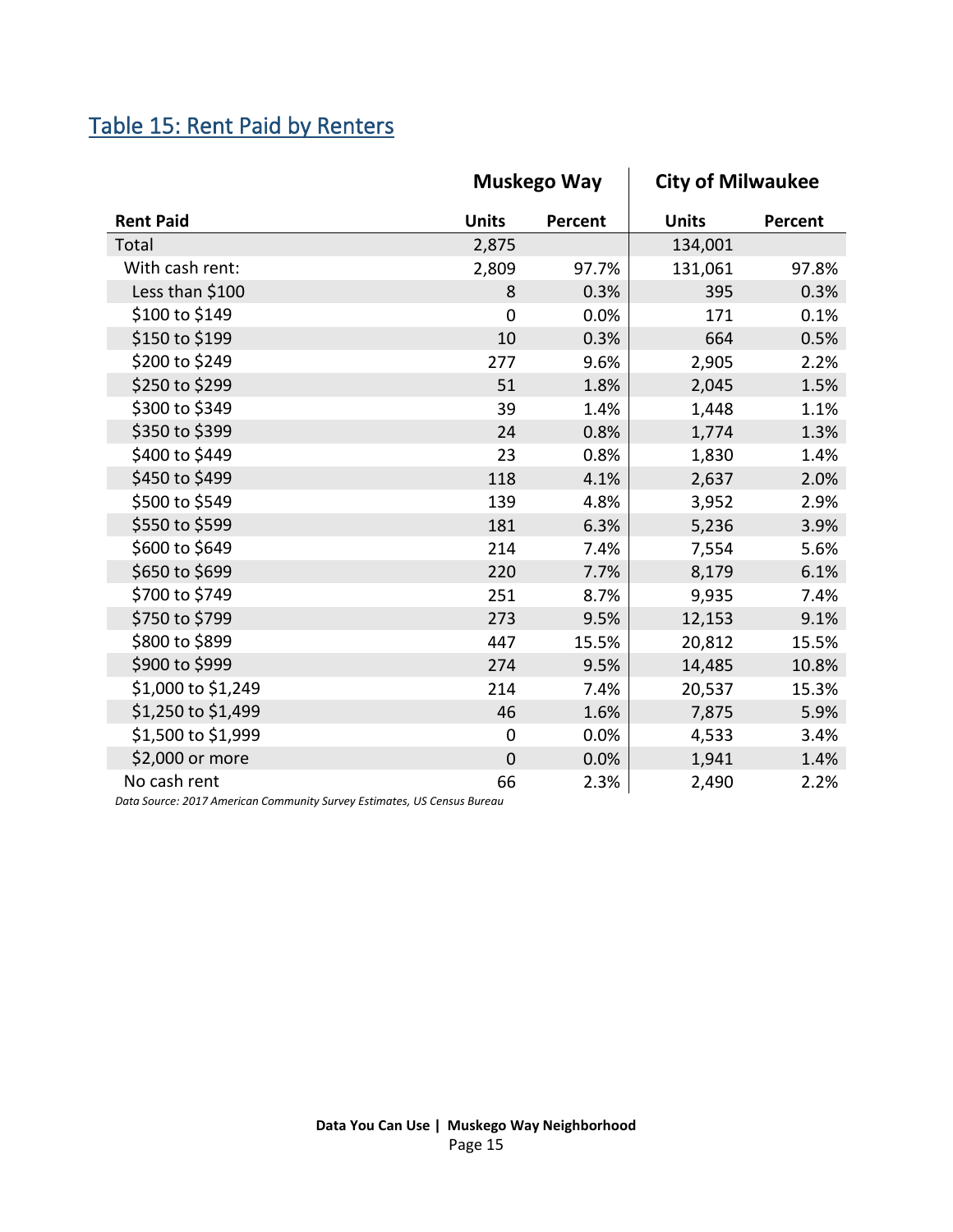## <span id="page-15-0"></span>Table 16: Mortgage Costs for Owner Occupied Housing (with a mortgage)

|                                          |              | <b>Muskego Way</b> | <b>City of Milwaukee</b> |         |  |
|------------------------------------------|--------------|--------------------|--------------------------|---------|--|
|                                          | <b>Units</b> | Percent            | <b>Units</b>             | Percent |  |
| <b>Total Owner Occupied Housing</b>      | 1,496        |                    | 96,462                   |         |  |
| Owner Occupied Housing without a         |              |                    |                          |         |  |
| mortgage                                 | 547          | 36.6%              | 31,112                   | 32.3%   |  |
| Owner Occupied Housing (with a           |              |                    |                          |         |  |
| mortgage)                                | 949          | 63.4%              | 65,350                   | 67.7%   |  |
|                                          |              |                    |                          |         |  |
| <b>Mortgage Costs for Owner Occupied</b> |              |                    |                          |         |  |
| Housing (with a mortgage)                | 949          |                    | 65,350                   |         |  |
| Less than \$200                          | 0            | 0.0%               | 8                        | 0.0%    |  |
| \$200 to \$299                           | $\mathbf{0}$ | 0.0%               | 39                       | 0.1%    |  |
| \$300 to \$399                           | $\Omega$     | 0.0%               | 189                      | 0.3%    |  |
| \$400 to \$499                           | 11           | 1.2%               | 375                      | 0.6%    |  |
| \$500 to \$599                           | 29           | 3.1%               | 829                      | 1.3%    |  |
| \$600 to \$699                           | 72           | 7.6%               | 1,849                    | 2.8%    |  |
| \$700 to \$799                           | 72           | 7.6%               | 2,789                    | 4.3%    |  |
| \$800 to \$899                           | 55           | 5.8%               | 4,000                    | 6.1%    |  |
| \$900 to \$999                           | 252          | 26.6%              | 5,147                    | 7.9%    |  |
| \$1,000 to \$1,249                       | 243          | 25.6%              | 14,511                   | 22.2%   |  |
| \$1,250 to \$1,499                       | 103          | 10.9%              | 13,787                   | 21.1%   |  |
| \$1,500 to \$1,999                       | 84           | 8.9%               | 14,617                   | 22.4%   |  |
| \$2,000 or more                          | 28           | 3.0%               | 7,210                    | 11.0%   |  |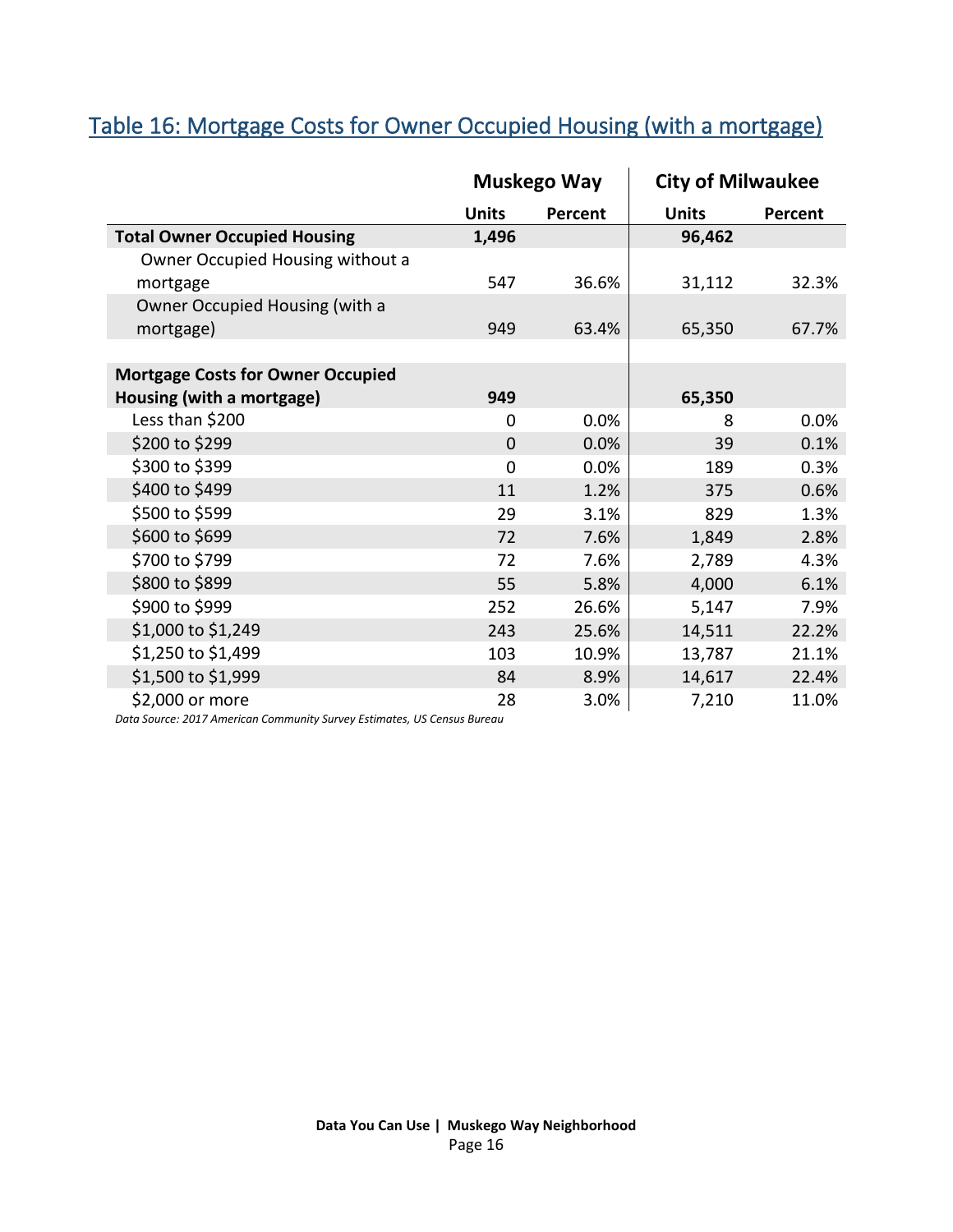#### Table 17: Commute to work, time and method

<span id="page-16-0"></span>

|                |                                                                         |               |       |              |       |              |       |              |       |              |       | 60 min or |       |
|----------------|-------------------------------------------------------------------------|---------------|-------|--------------|-------|--------------|-------|--------------|-------|--------------|-------|-----------|-------|
|                |                                                                         | <b>Totals</b> |       | Under 15 min |       | 15 to 29 min |       | 30 to 44 min |       | 45 to 59 min |       | more      |       |
|                |                                                                         | #             | %     | #            | %     | #            | %     | #            | %     | #            | %     | #         | %     |
|                | <b>Total</b>                                                            | 5,073         |       | 1,268        | 25.0% | 2,418        | 47.7% | 953          | 18.8% | 277          | 5.5%  | 157       | 3.1%  |
|                | Car/truck/van                                                           | 4,454         | 87.7% | 1,205        | 95.0% | 2,237        | 92.5% | 849          | 89.1% | 198          | 71.5% | 42        | 26.8% |
| Muskego<br>VeW | Public transit                                                          | 418           | 8.2%  | 61           | 4.8%  | 121          | 5.0%  | 79           | 8.3%  | 60           | 21.7% | 101       | 64.3% |
|                | Walk                                                                    | 47            | 0.9%  | 3            | 0.2%  | 0            | 0.0%  | 25           | 2.6%  | 19           | 6.9%  |           | 0.6%  |
|                | Taxi                                                                    | 154           | 3.0%  | $\mathbf 0$  | 0.0%  | 60           | 2.5%  | 0            | 0.0%  | 0            | 0.0%  | 13        | 8.3%  |
|                | <b>Total</b>                                                            | 257,885       |       | 68,402       | 26.5% | 118,631      | 46.0% | 48,050       | 18.6% | 10,718       | 4.2%  | 12,084    | 4.7%  |
| ukee<br>Ⴆ      | Car/truck/ van                                                          | 218,574       | 84.8% | 58,073       | 84.9% | 108,398      | 91.4% | 40,892       | 85.1% | 7,653        | 71.4% | 4,918     | 40.7% |
| City           | Public transit                                                          | 21,607        | 8.4%  | 1,573        | 2.3%  | 5,316        | 4.5%  | 5,623        | 11.7% | 2,664        | 24.9% | 6,488     | 53.7% |
| Milwau         | Walk                                                                    | 12,735        | 4.9%  | 8,755        | 12.8% | 3,087        | 2.6%  | 762          | 1.6%  | 166          | 1.5%  | 163       | 1.3%  |
|                | Taxi                                                                    | 4,969         | 1.9%  | 0            | 0.0%  | 1,830        | 1.5%  | 773          | 1.6%  | 235          | 2.2%  | 515       | 4.3%  |
|                | Data Source: 2017 American Community Survey Estimates, US Census Bureau |               |       |              |       |              |       |              |       |              |       |           |       |